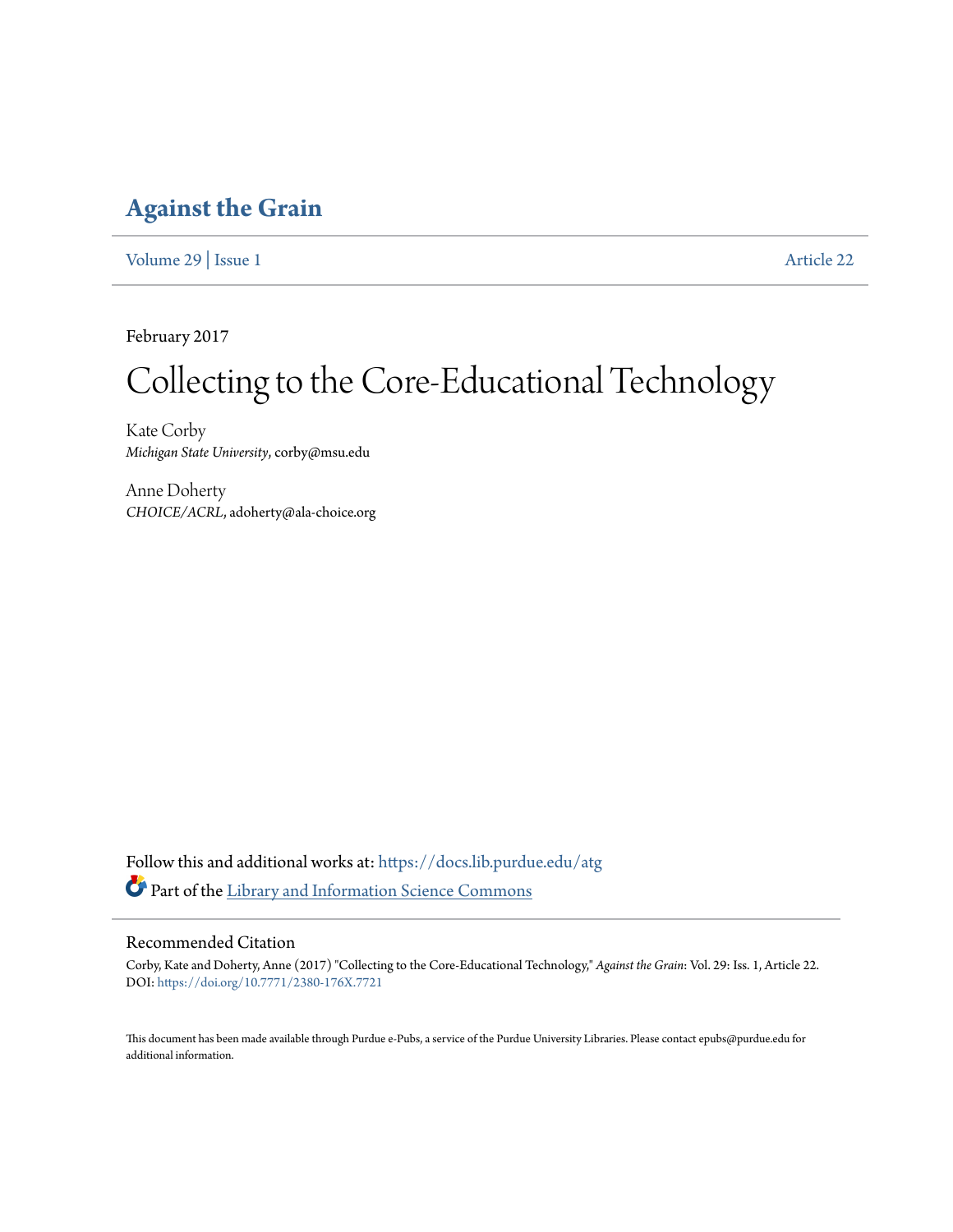### Collecting to the Core — Educational Technology

by **Kate Corby** (Education and Psychology Librarian Emerita, Michigan State University; Education Coeditor, *Resources for College Libraries*) <corby@msu.edu>

Column Editor: **Anne Doherty** (*Resources for College Libraries* Project Editor, CHOICE/ACRL) <adoherty@ala-choice.org>

*Column Editor's Note: The "Collecting to the Core" column highlights monographic works that are essential to the academic library within a particular discipline, inspired by the Resources for College Libraries bibliography (online at http://www.rclweb.net). In each essay, subject specialists introduce and explain the classic titles and topics that continue to remain relevant to the undergraduate curriculum and library collection. Disciplinary trends may shift, but some classics never go out of style. — AD*

A nyone charged with building a library<br>collection in educational technology is<br>naturally interested in keeping abreast<br>of new technologies and current best practices collection in educational technology is naturally interested in keeping abreast of new technologies and current best practices in distance education and e-learning. Indeed, the idea of focusing on a core collection in the field is not immediately compelling. Innovative concepts and new tools are both exciting and vitally important for bibliographers as well as for the instructors who rely on library holdings. Rapidly developing areas often produce a disproportionate number of new publications that may overwhelm a selector. Some topics that were revolutionary only a few years ago become outdated and unnecessary. The need to avoid dispensing misinformation or overrepresenting discredited practices and obsolete technologies makes frequent weeding a necessary chore. However, weeding is difficult in large part because it demands that the selector know precisely what to retain among a wide range of older titles. For this reason, awareness of the core titles is an invaluable asset. In my role as coeditor for the education section of *Resources for College Libraries*, I judiciously add and thoughtfully subtract from the educational technology selections on an ongoing basis, and am constantly reevaluating and assessing core titles. For this essay I identify some of the central titles that continue to be valuable in educational technology — the core of the core, so to speak — and illustrate why these titles aid in day-to-day selection decisions, as well as constitute a solid subject collection in a constantly evolving subfield.

Books that remain vital long past the original publication date delineate the basis of a discipline. **L. Paul Saettler's** *The Evolution of American Educational Technology* is one such title.<sup>1</sup> Published in 1990, it is generally acknowledged to have superseded **Saettler's** earlier *A History of Instructional Technology*. 2 Weighing in at over 500 pages (the table of contents alone is thirteen pages long), *The Evolution of American Educational Technology* comprehensively addresses what **Saettler** calls "the process of educational technology."3 The reader grasps the breadth of that statement as **Saettler** stresses that "distinction must always be made between the process of developing a

technology of education and the use of certain products or media within a particular technology of instruction....Over the centuries, each significant shift in educational values, goals or objectives has led to diverse technologies of instruction."4 This broad agenda does not mean that the work centers on educational theory, but that **Saettler** includes

theories of learning, behavior, and communications alongside the evolution of technologies incorporated into classroom instruction. **Saettler's** discussion of **Maria Montessori** is a good example: he devotes attention to her educational theories and their American adoption, then moves on

to show (the book is rich in illustration) some of the technologies she developed and discusses how newer technologies might complement or supplant them in a modern classroom.<sup>5</sup> Saet**tler's** historical investigation starts with the **Sophists**, then proceeds quickly to the 1880s where it slows to detail more recent theorists like **Pestalozzi**, **Froebel**, **Thorndike**, **Dewey**, and many more, always centering on the technology that connected theory with practice. While parts of *The Evolution of American Educational Technology* are outdated, like the appendix of doctoral programs or the final chapters on "state of the art" 1990s-era technologies, the work remains important because it provides a historical overview that is still useful and ties theory intimately to practice.

Another scholar concerned with the intersection of educational theory and classroom technologies is **Larry Cuban**, emeritus professor of education at **Stanford**. Unlike **Saettler**, who examines theory and technology together, **Cuban** details their disconnect. Few of the technologies that have impacted education, from the printing press to the tablet computer, were developed solely as educational tools; devices are often introduced to students prior to demonstrated educational value. In his 1986 work, *Teachers and Machines: The Classroom Use of Technology since 1920*, **Cuban** focuses on machinery and software used in educational settings before they were proven effective.<sup>6</sup> The book is much shorter than **Saettler's** and is punctuated with quotes and anecdotes forecasting the demise of the latest electronic device — be it moving picture, television, or computer — and its failure to transform teaching. **Cuban** is thorough and persuasive in discussing some of the impediments to implementation: the gap between original product launch and fully developed tools suitable for the classroom, training needs, and financial considerations, as well as institutional cultures that may resist changes to instructional practices in the average school district. He also explores the

potential disadvantages of using computers for instruction: weakening of interpersonal bonds, decreased time for socialization, and an emphasis on rote learning for standardized tests. In 2001 **Cuban** followed this treatise with *Oversold and Underused: Computers in the Classroom*. 7 Here he gives a brief account

of American schooling and the many innovations that have changed classroom practice over the years. **Cuban** does not see the tools of instruction as "technologies" the way that **Saettler** does; his views are more traditional, emphasizing how changing needs and historical contexts impact views on academic learning.

**Cuban** argues that American society has shifted from expecting schools to prepare students for "social, civic, economic, and individualistic" roles to building "human capital" for a competitive world, and he makes a case for the enduring importance of civic and social educational foundations.<sup>8</sup>

Another highly regarded book that brings a more international focus to the topic is *The Use of Instructional Technology in Schools: Lessons to Be Learned*. 9 Authors **Mal Lee** and **Arthur Winzenried** strongly advocate technology in schools and provide a history that highlights national initiatives while acknowledging the role of tech marketing and sales, especially in some of the failed efforts. Based in Australia, the authors provide a few global examples, but the focus is on the English-speaking world. Like **Cuban**, they see instructional technology as a way to "enhance national productivity in knowledge-based economies" but do not share his concern that doing so will weaken the traditionally civic aims of schooling.10 One important tool they depict is the interactive white board, which could be integrated easily into existing classroom practice and could serve as a tipping point around the utility of electronics in the classroom for many educators.

Moving beyond the basic question of *why* technology is used in the classroom, there are a handful of well-regarded texts dealing with *how* it is used. Practical or how-to books get a bit of a bad rap since explaining how to accomplish a task, even the most trivial, can be an involved process. (Consider how seemingly-simple things like assembly instructions are almost universally criticized.) Additionally, the fact that many how-to manuals are not founded in reliable expertise but mostly on personal experience leads some to disparage such "cookbook" formulae. But a well-grounded, practical book can be a real help to the novice instructor, providing insightful examples and

*continued on page 52*